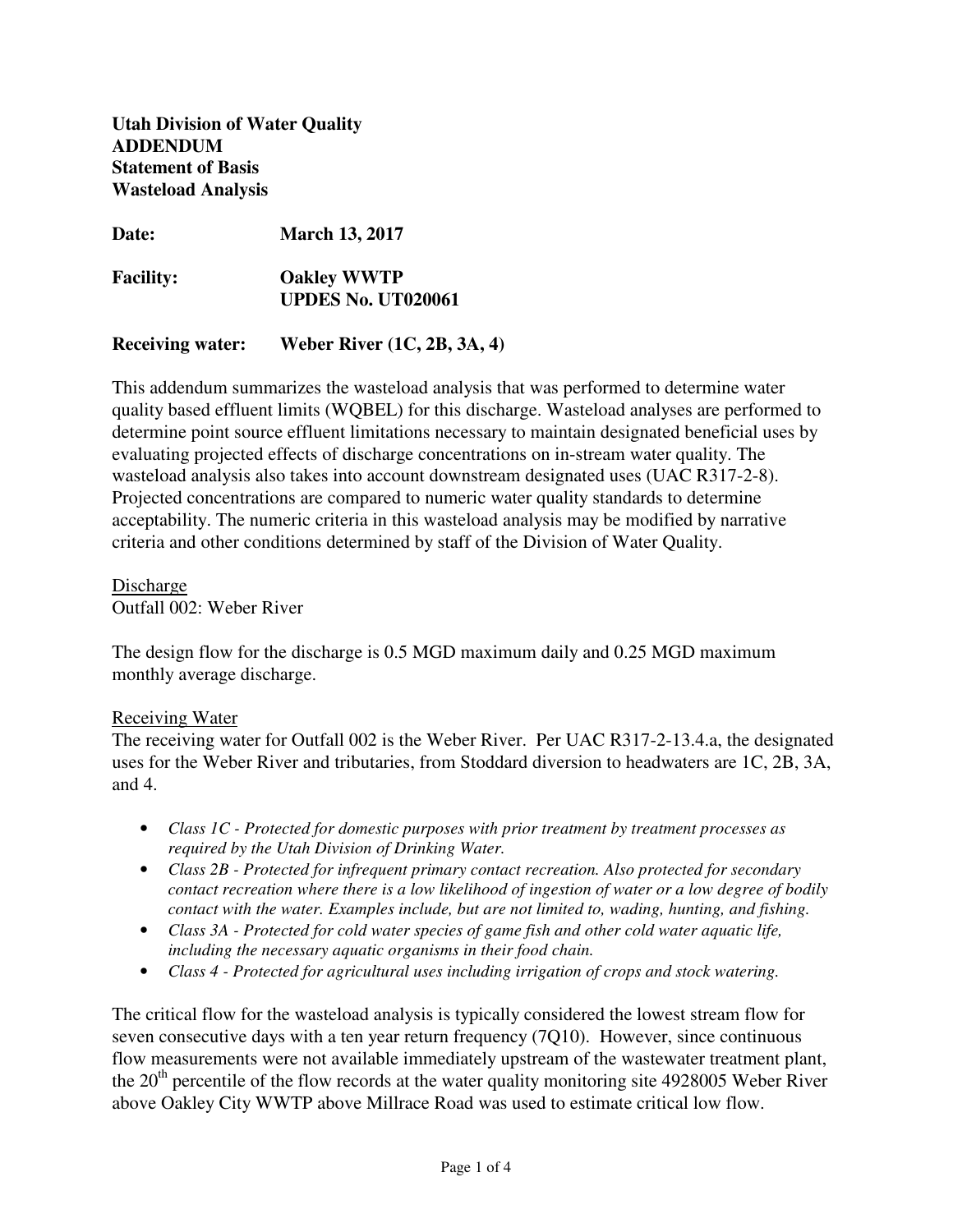**Utah Division of Water Quality Wasteload Analysis Oakley WWTP UPDES No. UT0020061**

Critical Low Flow (Annual) =  $9.7 \text{ cfs}$ 

# Mixing Zone

Per UAC R317-2-5, the maximum allowable mixing zone is 15 minutes of travel time for acute conditions, not to exceed 50% of stream width, and 2,500 feet for chronic conditions. Water quality standards must be met at the end of the mixing zone. The mixing zone was not delineated for this WLA; however, the discharge is presumed fully mixed within the maximum allowable mixing zone. For chronic conditions, the annual critical low flow was simulated, and for acute conditions, 50% of the critical low flow was simulated.

# TMDL

The immediate receiving assessment unit (UT16020101-023 Weber River from Rockport Reservoir to Weber-Provo Canal) is not listed as impaired for any parameters per the *2016 Utah Integrated Report* (DWQ, 2017).

Rockport Reservoir and Echo Reservoir downstream are listed as impaired for temperature in the *2016 Utah Integrated Report*. The *Rockport Reservoir and Echo Reservoir TMDL Final Report* (SWCA Environmental Consultants, 2014) includes waste load allocations for total phosphorus and total nitrogen for Oakley. These load limits are summarized below under effluent limits.

# Parameters of Concern

The potential parameters of concern for the discharge/receiving water identified were total suspended solids (TSS), dissolved oxygen (DO), BOD<sub>5</sub>, total phosphorus (TP), total nitrogen (TN) and total ammonia (TAN), as determined in consultation with the UPDES Permit Writer.

# Water Quality Modeling

A QUAL2Kw model of the receiving water was built and calibrated under contract by Utah State University (USU). The model was calibrated to synoptic survey data collected in the summer of 2010 by USU and DWQ (Neilson et al., 2012). Subsequently, the model was extended downstream to the confluence with Beaver Creek.

Receiving water quality data was obtained from monitoring site 4928005 Weber River above Oakley City WWTP above Millrace Road for 2005-2016. The average seasonal value was calculated for each constituent in the receiving water.

The calibrated model was used to determine WQBELs for BOD5, TAN, TN, TP, and DO. Effluent concentrations were adjusted so that water quality standards were not exceeded at the end of the mixing zone. QUAL2Kw rates, input and output for nutrient related constituents are summarized in Appendix A. The calibration and wasteload QUAL2Kw models are available for review by request.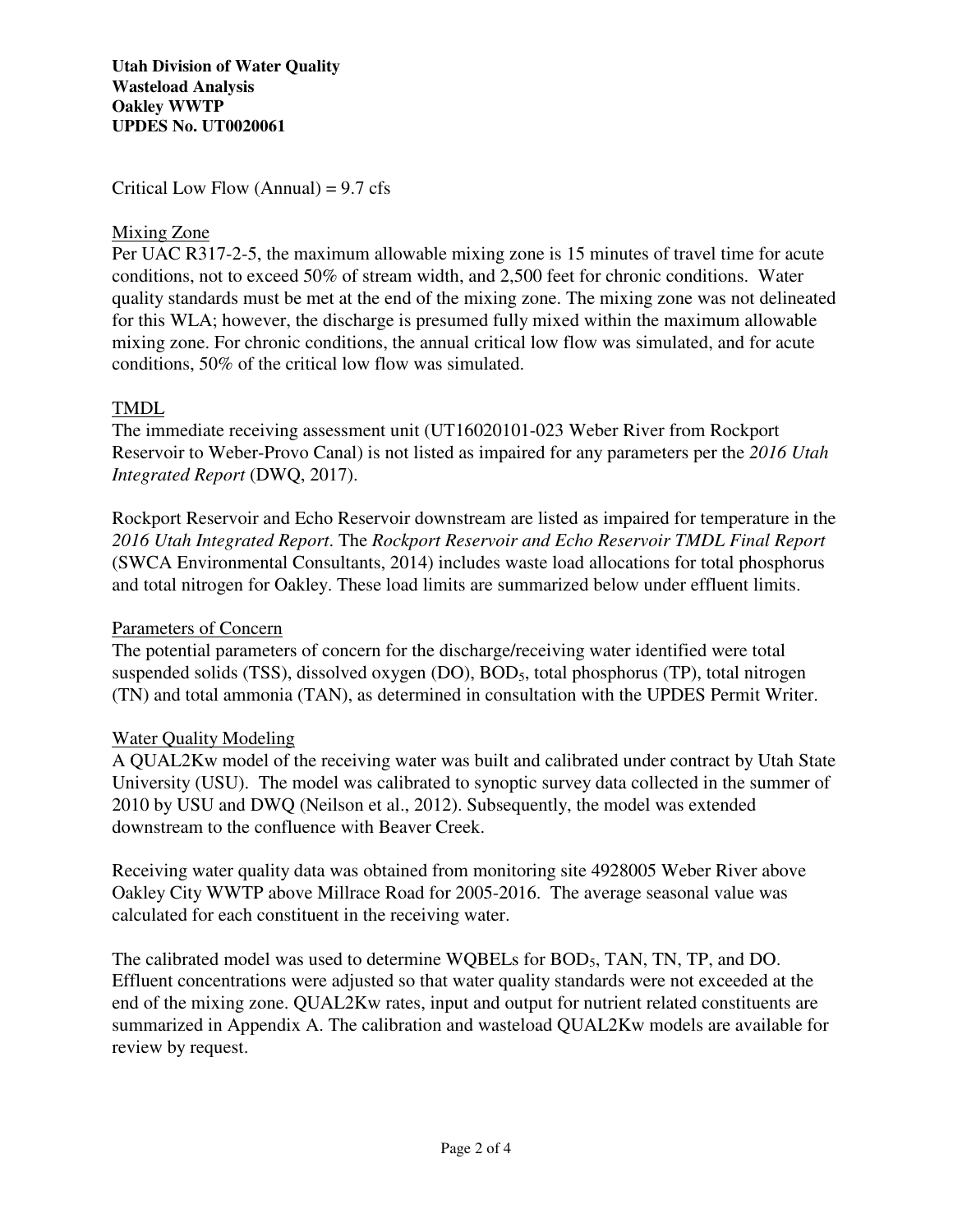## **Utah Division of Water Quality Wasteload Analysis Oakley WWTP UPDES No. UT0020061**

Effluent limits for conservative constituents were determined using a mass balance mixing analysis (DWQ, 2012). The mass balance analysis is summarized in Appendix B.

# WET Limits

The percent of effluent in the receiving water in a fully mixed condition, and acute and chronic dilution in a not fully mixed condition are calculated in the WLA in order to generate WET limits. The LC<sub>50</sub> (lethal concentration, 50%) percent effluent for acute toxicity and the  $IC_{25}$ (inhibition concentration, 25%) percent effluent for chronic toxicity, as determined by the WET test, needs to be below the WET limits, as determined by the WLA. The WET limit for  $LC_{50}$  is typically 100% effluent and does not need to be determined by the WLA.

## **Table 1: WET Limits for IC<sup>25</sup>**

| <b>Season</b> | <b>Percent</b><br><b>Effluent</b> |
|---------------|-----------------------------------|
| Annual        | 4%                                |

## Effluent Limits

Water quality based effluent limits are summarized in Table 2. The complete list of limits is included in Appendix A and B.

The DO in the Weber River is not significantly impacted by the discharge from the Oakley WWTP. Therefore, secondary treatment requirements  $(R317-1-3)$  for BOD<sub>5</sub> are sufficient to meet water quality standards in the receiving water.

| <b>Table 2: Water Quality Based Effluent Limits</b> |
|-----------------------------------------------------|
|-----------------------------------------------------|

|                             | Acute    |       |                      | Chronic |       |           |
|-----------------------------|----------|-------|----------------------|---------|-------|-----------|
| <b>Effluent Constituent</b> | Standard | Limit | Averagin<br>g Period | Standar | Limit | Averaging |
|                             |          |       |                      | d       |       | Period    |
| Flow (MGD)                  |          | 0.50  | 1 day                |         | 0.25  | 30 days   |
| Dissolved Oxygen (mg/L)     | 4.0      | 5.0   | Instant              | 6.5     | 5.0   | 30 days   |
| $BOD_5$ (mg/L)              | None     | 35    | 7 days               | None    | 25    | 30 days   |
| Ammonia (mg/l)              | Varies   | 20    | 1 hour               | Varies  | 20    | 30 days   |
| Total Phosphorus (kg)       |          |       |                      |         |       |           |
| Summer: April – Sept.       |          |       |                      |         | 173   |           |
| Annual                      |          |       |                      |         | 346   |           |
| Total Nitrogen (kg)         |          |       |                      |         |       |           |
| Summer: April – Sept.       |          |       |                      |         | 1,732 |           |
| Annual                      |          |       |                      |         | 3,464 |           |

Antidegradation Level I Review

The objective of the Level I ADR is to ensure the protection of existing uses, defined as the beneficial uses attained in the receiving water on or after November 28, 1975. No evidence is known that the existing uses deviate from the designated beneficial uses for the receiving water. Therefore, the beneficial uses will be protected if the discharge remains below the WQBELs presented in this wasteload.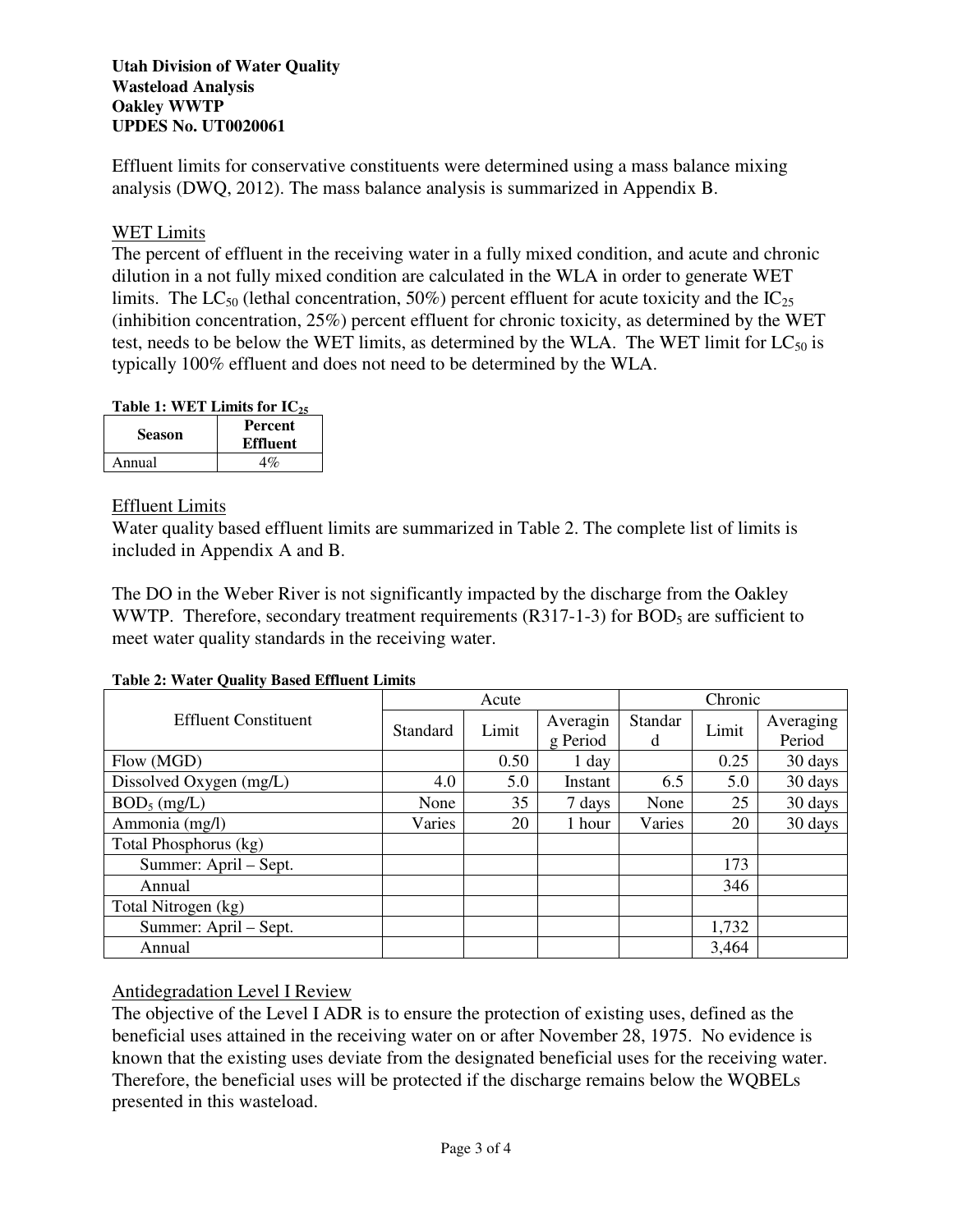**Utah Division of Water Quality Wasteload Analysis Oakley WWTP UPDES No. UT0020061**

A Level II Antidegradation Review (ADR) is required for this discharge since the receiving water is designated as a Class 1C drinking water source.

**Prepared by: Nicholas von Stackelberg, P.E. Standards and Technical Services Section**

Files:

WLA Document: *oakley\_potw\_wla\_2017-03-13.doc* QUAL2Kw Wasteload Model: *oakley\_potw\_wla\_2017.xls* QUAL2Kw Calibration Model: *qual2kw Oakley City Calibration V1.2b.xls*

References:

*Utah Wasteload Analysis Procedures Version 1.0*. 2012. Utah Division of Water Quality.

*Field Data Collection for QUAL2Kw Model Build and Calibration Standard Operating Procedures Version 1.0*. 2012. Utah Division of Water Quality.

*Using QUAL2K Modeling to Support Nutrient Criteria Development and Wasteload Analyses in Utah*. 2012. Neilson, B.T., A.J. Hobson, N. von Stackelberg, M. Shupryt, and J.D. Ostermiller.

*2016 Integrated Report*. 2016. Utah Division of Water Quality.

*Rockport Reservoir and Echo Reservoir Total Maximum Daily Loads Final Report.* 2014. SWCA Environmental Consultants, Inc.

*Rockport Reservoir and Echo Reservoir Total Maximum Daily Loads Implementation Plan*. 2013. SWCA Environmental Consultants, Inc.

DWQ-2017-002333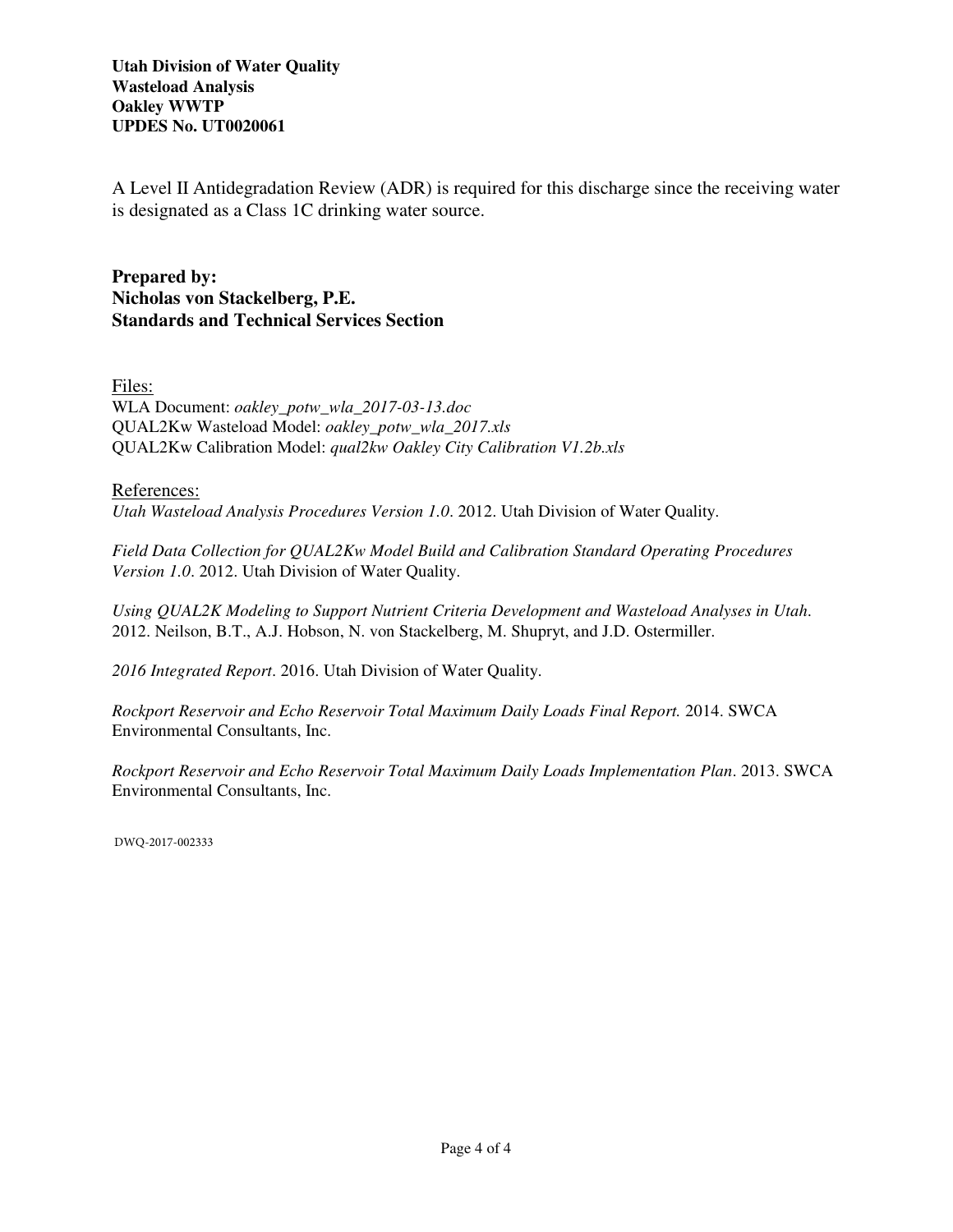### WASTELOAD ANALYSIS [WLA] **WASTELOAD ANALYSIS** [WLA] **Appendix A: QUAL2Kw Model**

| Discharging Facility:<br>UPDES No:    |            | Oakley WWTP<br>UT-0020061 |                         |     |                           |                                  |  |
|---------------------------------------|------------|---------------------------|-------------------------|-----|---------------------------|----------------------------------|--|
| Permit Flow [MGD]:                    |            |                           |                         |     | 0.25 Maximum Monthly Flow |                                  |  |
|                                       |            |                           | 0.50 Maximum Daily Flow |     |                           |                                  |  |
| Receiving Water:                      |            | Weber River               |                         |     |                           |                                  |  |
| Stream Classification:                |            | 1C, 2B, 3A, 4             |                         |     |                           |                                  |  |
| Stream Flows [cfs]:                   |            |                           | 9.7 Annual              |     |                           | <b>Chronic Critical Low Flow</b> |  |
|                                       |            |                           | 4.9 Annual              |     |                           | <b>Acute Critical Low Flow</b>   |  |
| Acute River Width:                    |            | 50.0%                     |                         |     |                           |                                  |  |
| Chronic River Width:                  |            | 100.0%                    |                         |     |                           |                                  |  |
| <b>Modeling Information</b>           |            |                           |                         |     |                           |                                  |  |
| <b>Headwater/Upstream Information</b> |            | Summer                    | Fall                    |     | Winter                    | Spring                           |  |
|                                       | Flow (cfs) | 9.7                       |                         | 9.7 | 9.7                       | 9.7                              |  |
|                                       |            |                           |                         |     |                           |                                  |  |

|               |                                                                                                              |                                                                                                                    | J.I                                                                                                            |
|---------------|--------------------------------------------------------------------------------------------------------------|--------------------------------------------------------------------------------------------------------------------|----------------------------------------------------------------------------------------------------------------|
| 13.7          | 2.0                                                                                                          | 2.1                                                                                                                | 9.8                                                                                                            |
| 265           | 265                                                                                                          | 265                                                                                                                | 265                                                                                                            |
| 2.3           | 2.3                                                                                                          | 2.3                                                                                                                | 2.3                                                                                                            |
| 8.7           | 11.4                                                                                                         | 11.1                                                                                                               | 9.5                                                                                                            |
| 2.2           | 2.2                                                                                                          | 2.2                                                                                                                | 2.2                                                                                                            |
| 0.117         | 0.117                                                                                                        | 0.117                                                                                                              | 0.117                                                                                                          |
| 0.022         | 0.022                                                                                                        | 0.022                                                                                                              | 0.022                                                                                                          |
| 0.041         | 0.041                                                                                                        | 0.041                                                                                                              | 0.041                                                                                                          |
| 0.002         | 0.002                                                                                                        | 0.002                                                                                                              | 0.002                                                                                                          |
| 0.010         | 0.010                                                                                                        | 0.010                                                                                                              | 0.010                                                                                                          |
| 2.0           | 2.0                                                                                                          | 2.0                                                                                                                | 2.0                                                                                                            |
| 0.6           | 0.6                                                                                                          | 0.6                                                                                                                | 0.6                                                                                                            |
| 111           | 111                                                                                                          | 111                                                                                                                | 111                                                                                                            |
| 7.95          | 7.82                                                                                                         | 8.17                                                                                                               | 8.26                                                                                                           |
|               |                                                                                                              |                                                                                                                    |                                                                                                                |
|               |                                                                                                              |                                                                                                                    |                                                                                                                |
| <b>Summer</b> |                                                                                                              |                                                                                                                    | Spring                                                                                                         |
| 0.3           |                                                                                                              | 0.3                                                                                                                | 0.3                                                                                                            |
| 15.9          | 12.1                                                                                                         | 8.1                                                                                                                | 11.3                                                                                                           |
| 583           | 583                                                                                                          | 583                                                                                                                | 583                                                                                                            |
| 6.000         | 6.000                                                                                                        | 6.000                                                                                                              | 6.000                                                                                                          |
| 3.097         | 7.638                                                                                                        | 5.278                                                                                                              | 3.675                                                                                                          |
| 0.255         | 0.000                                                                                                        | 0.174                                                                                                              | 0.218                                                                                                          |
| 0.962         | 1.956                                                                                                        | 1.015                                                                                                              | 0.824                                                                                                          |
|               |                                                                                                              |                                                                                                                    | 142                                                                                                            |
|               |                                                                                                              |                                                                                                                    | 7.55                                                                                                           |
|               |                                                                                                              |                                                                                                                    |                                                                                                                |
|               |                                                                                                              |                                                                                                                    | Spring                                                                                                         |
|               |                                                                                                              |                                                                                                                    | 0.5                                                                                                            |
|               |                                                                                                              |                                                                                                                    | 11.3                                                                                                           |
|               |                                                                                                              |                                                                                                                    | 583                                                                                                            |
|               |                                                                                                              |                                                                                                                    | 6.000                                                                                                          |
|               |                                                                                                              |                                                                                                                    | 3.675                                                                                                          |
|               |                                                                                                              |                                                                                                                    | 0.218                                                                                                          |
|               |                                                                                                              |                                                                                                                    | 0.218                                                                                                          |
|               |                                                                                                              |                                                                                                                    | 142                                                                                                            |
|               |                                                                                                              |                                                                                                                    | 8.15                                                                                                           |
|               | J.I<br>142<br>7.57<br><b>Summer</b><br>0.5<br>15.9<br>583<br>6.000<br>3.097<br>0.255<br>0.255<br>142<br>7.85 | J.I<br>Fall<br>0.3<br>142<br>7.34<br>Fall<br>0.5<br>12.1<br>583<br>6.000<br>7.638<br>0.000<br>0.000<br>142<br>7.84 | J.I<br>Winter<br>142<br>7.54<br>Winter<br>0.5<br>8.1<br>583<br>6.000<br>5.278<br>0.174<br>0.174<br>142<br>8.13 |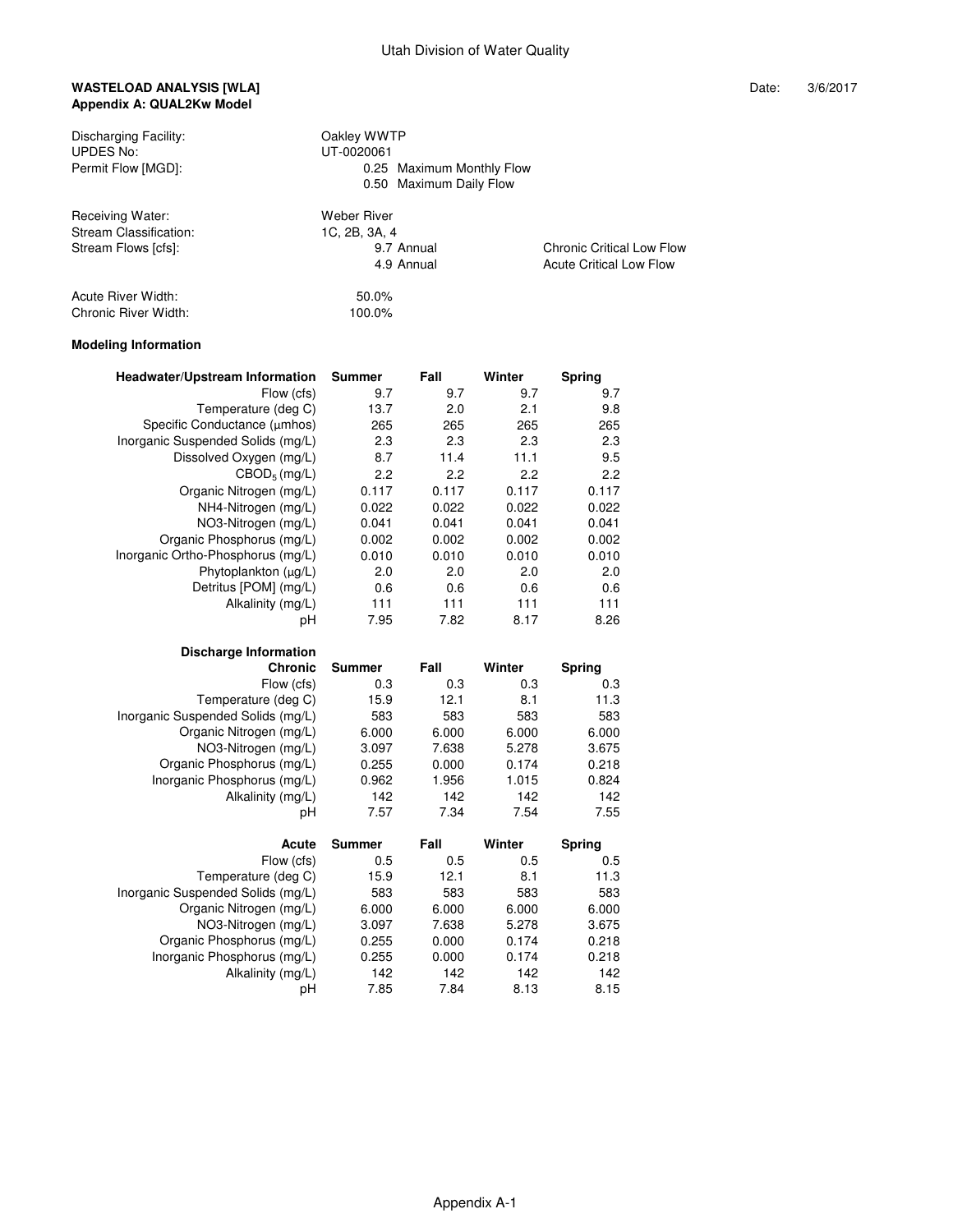#### **Effluent Limitation for Biological Oxygen Demand (BOD5) based upon Water Quality Standards**

 In-stream criteria of downstream segments for Dissolved Oxygen will be met with an effluent BOD5 limitation as follows:

|        | Concentration  |       |                    |
|--------|----------------|-------|--------------------|
| Season | <b>Chronic</b> | Acute |                    |
| Summer | 25.0           |       | 35.0 mg/L as CBOD5 |
| Fall   | 25.0           |       | 35.0 mg/L as CBOD5 |
| Winter | 25.0           |       | 35.0 mg/L as CBOD5 |
| Spring | 25.0           |       | 35.0 mg/L as CBOD5 |

#### **Effluent Limitation for Dissolved Oxygen (DO) based upon Water Quality Standards**

 In-stream criteria of downstream segments for Dissolved Oxygen will be met with an effluent DO limitation as follows:

| <b>Chronic</b> | Acute |               |  |  |
|----------------|-------|---------------|--|--|
| 5.0            |       | $5.0$ mg/L    |  |  |
| 5.0            |       | 5.0 mg/L      |  |  |
| 5.0            |       | 5.0 mg/L      |  |  |
| 5.0            |       | 5.0 mg/L      |  |  |
|                |       | Concentration |  |  |

### **Effluent Limitation for Total Ammonia based upon Water Quality Standards**

 In-stream criteria of downstream segments for Total Ammonia will be met with an effluent limitation (expressed as Total Ammonia as N) as follows:

| <b>Total Ammonia</b> |       |                |  |  |  |
|----------------------|-------|----------------|--|--|--|
| <b>Chronic</b>       | Acute |                |  |  |  |
| 20.0                 |       | 20.0 mg/L as N |  |  |  |
| 20.0                 |       | 20.0 mg/L as N |  |  |  |
| 20.0                 |       | 20.0 mg/L as N |  |  |  |
| 20.0                 |       | 20.0 mg/L as N |  |  |  |
|                      |       |                |  |  |  |

#### **Summary Comments**

 The mathematical modeling and best professional judgement indicate that violations of receiving stream segments will not occur for the evaluated parameters of concern if the effluent limitations indicated above are met.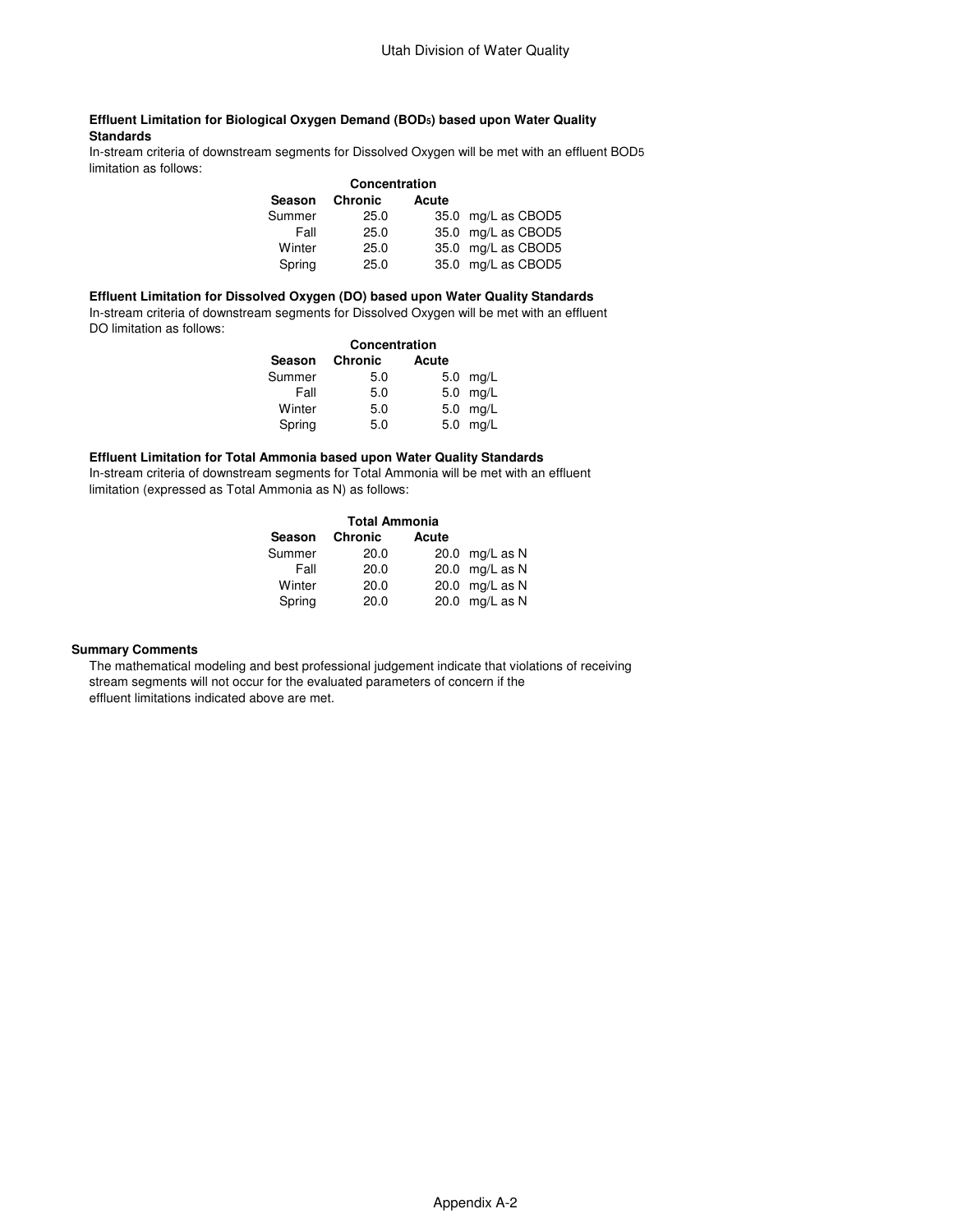### **Coefficients and Other Model Information**

| Parameter<br>Stoichiometry:                                                                                                                                                                                                                                                                                                                                                                                                                                                                                       | Value                                                                                                                                                | <b>Units</b>                                             |
|-------------------------------------------------------------------------------------------------------------------------------------------------------------------------------------------------------------------------------------------------------------------------------------------------------------------------------------------------------------------------------------------------------------------------------------------------------------------------------------------------------------------|------------------------------------------------------------------------------------------------------------------------------------------------------|----------------------------------------------------------|
| Carbon<br>Nitrogen<br>Phosphorus<br>Dry weight<br>Chlorophyll                                                                                                                                                                                                                                                                                                                                                                                                                                                     | 40<br>7.2<br>1<br>100<br>1                                                                                                                           | gC<br>gN<br>gP<br>gD<br>gA                               |
| Inorganic suspended solids:                                                                                                                                                                                                                                                                                                                                                                                                                                                                                       |                                                                                                                                                      |                                                          |
| Settling velocity                                                                                                                                                                                                                                                                                                                                                                                                                                                                                                 | 0.001                                                                                                                                                | m/d                                                      |
| Oxygen:                                                                                                                                                                                                                                                                                                                                                                                                                                                                                                           |                                                                                                                                                      |                                                          |
| Reaeration model<br>Temp correction<br>Reaeration wind effect<br>O <sub>2</sub> for carbon oxidation<br>O <sub>2</sub> for NH <sub>4</sub> nitrification<br>Oxygen inhib model CBOD oxidation<br>Oxygen inhib parameter CBOD oxidation<br>Oxygen inhib model nitrification<br>Oxygen inhib parameter nitrification<br>Oxygen enhance model denitrification<br>Oxygen enhance parameter denitrification<br>Oxygen inhib model phyto resp<br>Oxygen inhib parameter phyto resp<br>Oxygen enhance model bot alg resp | Internal<br>1.024<br>None<br>2.69<br>4.57<br>Exponential<br>0.60<br>Exponential<br>0.60<br>Exponential<br>0.60<br>Exponential<br>0.60<br>Exponential | gO2/gC<br>gO2/gN<br>L/mgO2<br>L/mgO2<br>L/mgO2<br>L/mgO2 |
| Oxygen enhance parameter bot alg resp                                                                                                                                                                                                                                                                                                                                                                                                                                                                             | 0.60                                                                                                                                                 | L/mgO2                                                   |
| <b>Slow CBOD:</b>                                                                                                                                                                                                                                                                                                                                                                                                                                                                                                 |                                                                                                                                                      |                                                          |
| Hydrolysis rate<br>Temp correction<br>Oxidation rate<br>Temp correction                                                                                                                                                                                                                                                                                                                                                                                                                                           | 0<br>1.047<br>0.22265<br>1.047                                                                                                                       | /d<br>/d                                                 |
| Fast CBOD:                                                                                                                                                                                                                                                                                                                                                                                                                                                                                                        |                                                                                                                                                      |                                                          |
| Oxidation rate<br>Temp correction                                                                                                                                                                                                                                                                                                                                                                                                                                                                                 | 10<br>1.047                                                                                                                                          | /d                                                       |
| Organic N:                                                                                                                                                                                                                                                                                                                                                                                                                                                                                                        |                                                                                                                                                      |                                                          |
| Hydrolysis<br>Temp correction<br>Settling velocity                                                                                                                                                                                                                                                                                                                                                                                                                                                                | 0.0810275<br>1.07<br>0.155642                                                                                                                        | /d<br>m/d                                                |
| Ammonium:                                                                                                                                                                                                                                                                                                                                                                                                                                                                                                         |                                                                                                                                                      |                                                          |
| Nitrification<br>Temp correction                                                                                                                                                                                                                                                                                                                                                                                                                                                                                  | 3.483972<br>1.07                                                                                                                                     | /d                                                       |
| Nitrate:                                                                                                                                                                                                                                                                                                                                                                                                                                                                                                          |                                                                                                                                                      |                                                          |
| Denitrification                                                                                                                                                                                                                                                                                                                                                                                                                                                                                                   | 0.902462                                                                                                                                             | /d                                                       |
| Temp correction<br>Sed denitrification transfer coeff<br>Temp correction                                                                                                                                                                                                                                                                                                                                                                                                                                          | 1.07<br>0.2395<br>1.07                                                                                                                               | m/d                                                      |
| Organic P:                                                                                                                                                                                                                                                                                                                                                                                                                                                                                                        |                                                                                                                                                      |                                                          |
| Hydrolysis<br>Temp correction<br>Settling velocity                                                                                                                                                                                                                                                                                                                                                                                                                                                                | 0.199205<br>1.07<br>0.165438                                                                                                                         | /d<br>m/d                                                |
| Inorganic P:                                                                                                                                                                                                                                                                                                                                                                                                                                                                                                      |                                                                                                                                                      |                                                          |
| Settling velocity<br>Sed P oxygen attenuation half sat constant                                                                                                                                                                                                                                                                                                                                                                                                                                                   | 1.6467<br>0.8846                                                                                                                                     | m/d<br>mgO2/L                                            |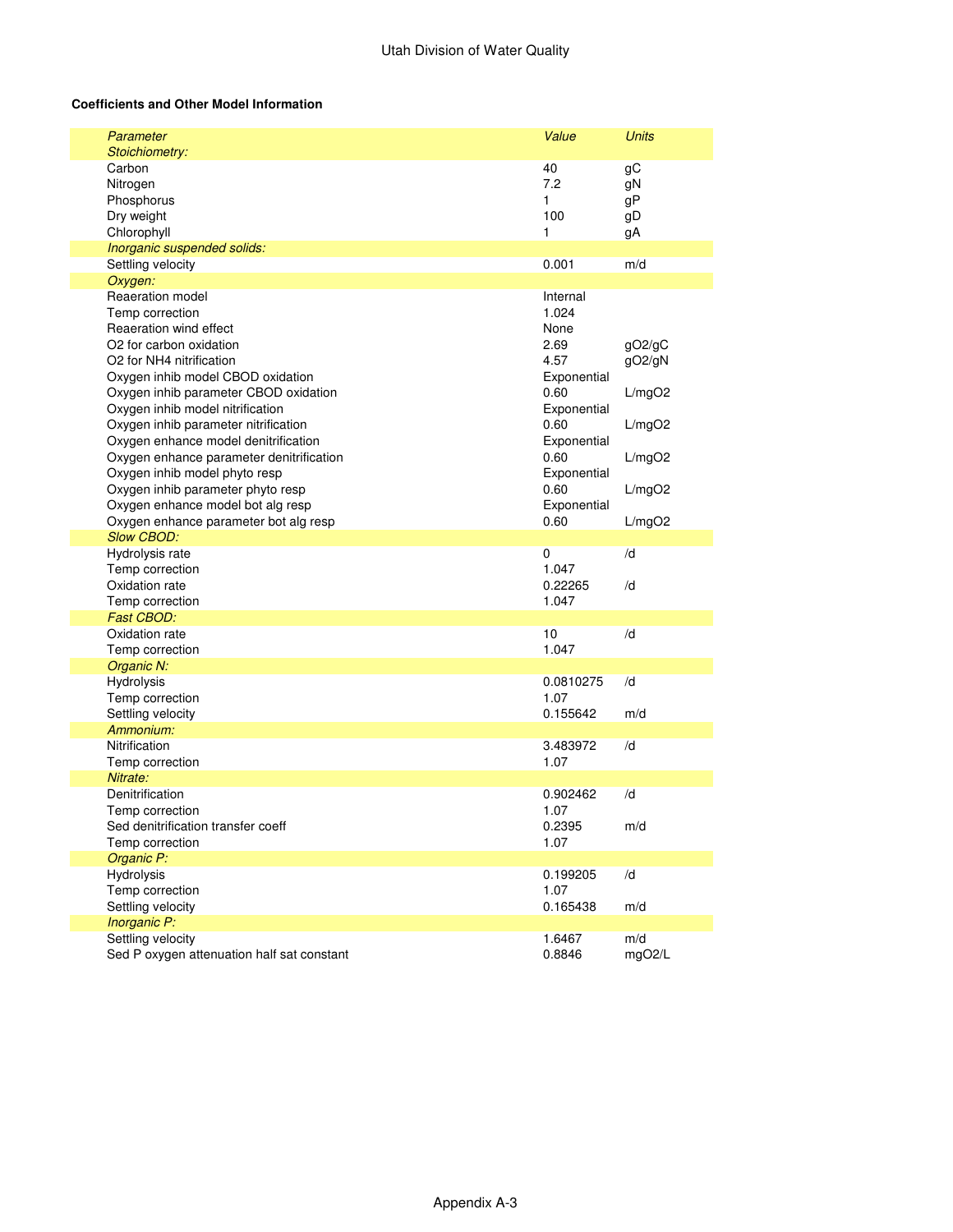## Utah Division of Water Quality

| Phytoplankton:                                 |                |              |              |                 |               |
|------------------------------------------------|----------------|--------------|--------------|-----------------|---------------|
| Max Growth rate                                |                |              |              | 2.427675        | /d            |
| Temp correction                                |                |              |              | 1.07            |               |
| Respiration rate                               |                |              |              | 0.1954895       | /d            |
| Temp correction                                |                |              |              | 1.07            |               |
| Death rate                                     |                |              |              | 0.57862         | /d            |
| Temp correction                                |                |              | 1            |                 |               |
| Nitrogen half sat constant                     |                |              |              | 15              | ugN/L         |
| Phosphorus half sat constant                   |                |              | 2            |                 | uqP/L         |
| Inorganic carbon half sat constant             |                |              |              | 1.30E-05        | moles/L       |
| Phytoplankton use HCO3- as substrate           |                |              |              | Yes             |               |
| Light model                                    |                |              |              | Smith           |               |
| Light constant                                 |                |              |              | 57.6            | langleys/d    |
| Ammonia preference                             |                |              |              | 15              | ugN/L         |
| Settling velocity                              |                |              |              | 0.4811          | m/d           |
| <b>Bottom Plants:</b>                          |                |              |              |                 |               |
| Growth model                                   |                |              |              | Zero-order      |               |
| Max Growth rate                                |                |              |              | 30.371825       | gD/m2/d or /d |
| Temp correction                                |                |              |              | 1.07            |               |
| First-order model carrying capacity            |                |              |              | 100             | gD/m2         |
| Basal respiration rate                         |                |              |              | 0.1285202       | /d            |
| Photo-respiration rate parameter               |                |              |              | 0.39            | unitless      |
| Temp correction                                |                |              |              | 1.07            |               |
| <b>Excretion rate</b>                          |                |              |              | 0.193645        | /d            |
| Temp correction                                |                |              |              | 1.07            |               |
| Death rate                                     |                |              |              | 0.017           | /d            |
| Temp correction                                |                |              |              | 1.07            |               |
| External nitrogen half sat constant            |                |              |              | 143.544         | ugN/L         |
| External phosphorus half sat constant          |                |              |              | 89.5825         | uqP/L         |
| Inorganic carbon half sat constant             |                |              |              | 2.92E-06        | moles/L       |
| Bottom algae use HCO3- as substrate            |                |              |              | Yes             |               |
| Light model                                    |                |              |              | Half saturation |               |
| Light constant                                 |                |              |              | 67.0276         | langleys/d    |
| Ammonia preference                             |                |              |              | 20.3871         | ugN/L         |
| Subsistence quota for nitrogen                 |                |              |              | 1.2329748       | mgN/gD        |
| Subsistence quota for phosphorus               |                |              |              | 0.1469345       | mgP/gD        |
| Maximum uptake rate for nitrogen               |                |              |              | 1359.3435       | mgN/gD/d      |
| Maximum uptake rate for phosphorus             |                |              |              | 155.915         | mgP/gD/d      |
| Internal nitrogen half sat ratio               |                |              |              | 4.637943        |               |
| Internal phosphorus half sat ratio             |                |              |              | 3.090491        |               |
| Nitrogen uptake water column fraction          |                |              | 1            |                 |               |
| Phosphorus uptake water column fraction        |                |              | 1            |                 |               |
| Detritus (POM):                                |                |              |              |                 |               |
| Dissolution rate                               |                |              |              | 1.319081        | /d            |
| Temp correction                                |                |              |              | 1.07            |               |
| Settling velocity                              |                |              |              | 0.3537095       | m/d           |
| pH:                                            |                |              |              |                 |               |
| Partial pressure of carbon dioxide             |                |              |              | 370             | ppm           |
|                                                |                |              |              |                 |               |
| Atmospheric Inputs:                            |                | Fall         | Winter       |                 |               |
|                                                | Summer<br>83.5 | 46.2         | 39.8         | Spring<br>66.1  |               |
| Max. Air Temperature, F                        |                |              |              |                 |               |
| Min. Air Temperature, F<br>Dew Point, Temp., F | 46.6<br>55.7   | 21.1<br>29.3 | 14.7<br>23.7 | 35.0<br>37.7    |               |
|                                                |                |              |              |                 |               |
| Wind, ft./sec. @ 21 ft.<br>Cloud Cover, %      | 5.7<br>0.1     | 4.0<br>0.1   | 3.9<br>0.1   | 7.3<br>0.1      |               |
|                                                |                |              |              |                 |               |
| Shade, %                                       | 0.0            | 0.0          | 0.0          | 0.0             |               |
|                                                |                |              |              |                 |               |
| Other Inputs:                                  |                |              |              |                 |               |
| <b>Bottom Algae Coverage</b>                   | 100.0%         |              |              |                 |               |
| Bottom SOD Coverage                            | 100.0%         |              |              |                 |               |
| Prescribed SOD                                 | $0.0$ gO2/m2/d |              |              |                 |               |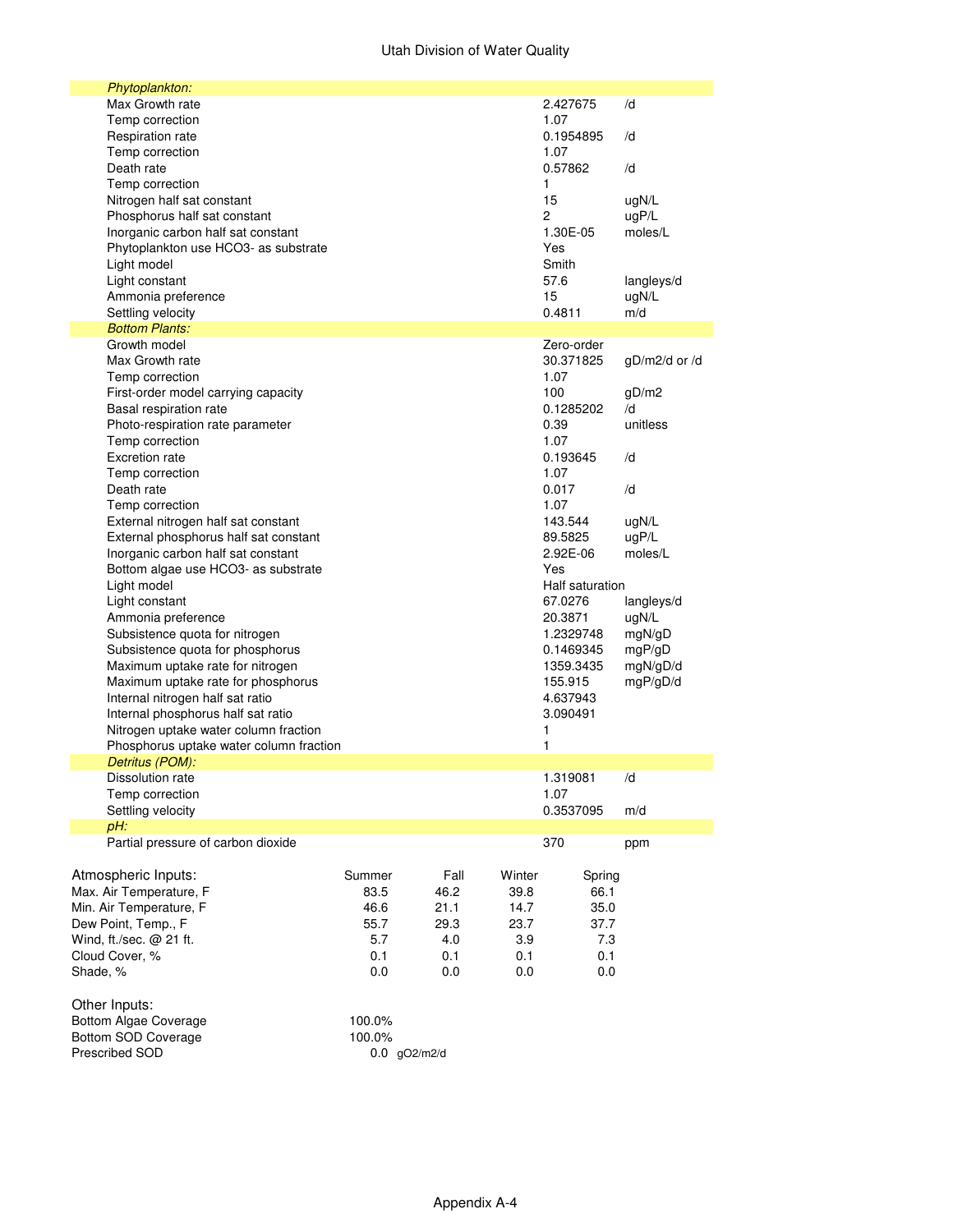### **WASTELOAD ANALYSIS [WLA] Date:** 3/13/2017 **Appendix B: Mass Balance Mixing Analysis for Conservative Constituents**

| Discharging Facility:<br><b>UPDES No:</b> | Oakley WWTP<br>UT-0020061 |                                  |
|-------------------------------------------|---------------------------|----------------------------------|
| Permit Flow [MGD]:                        | 0.25 Maximum Monthly Flow |                                  |
|                                           | 0.50 Maximum Daily Flow   |                                  |
| Receiving Water:                          | Weber River               |                                  |
| Stream Classification:                    | 1C, 2B, 3A, 4             |                                  |
| Stream Flows [cfs]:                       | 9.7 Annual                | <b>Chronic Critical Low Flow</b> |
|                                           | 4.9 Annual                | <b>Acute Critical Low Flow</b>   |
| Combined Flow [cfs]                       |                           |                                  |
|                                           | 10.1 Chronic              |                                  |
|                                           | 5.6 Acute                 |                                  |
| Acute River Width:                        | 50%                       |                                  |
| Chronic River Width:                      | 100%                      |                                  |

#### **Modeling Information**

A simple mixing analysis was used to determine these effluent limits.

#### **Model Inputs**

 The following is upstream and discharge information that was utilized as inputs for the analysis. Dry washes are considered to have an upstream flow equal to the flow of the discharge.

 All model numerical inputs, intermediate calculations, outputs and graphs are available for discussion, inspection and copy at the Division of Water Quality.

#### **Effluent Limitations**

 Current State water quality standards are required to be met under a variety of conditions including in-stream flows targeted to the 7-day, 10-year low flow (R317-2-9).

 Other conditions used in the modeling effort reflect the environmental conditions expected at low stream flows.

### **Effluent Limitations for Protection of Recreation (Class 2B Waters)**

| Parameter<br><b>Physical</b>    | <b>Maximum Concentration</b> |
|---------------------------------|------------------------------|
| pH Minimum                      | 6.5                          |
| pH Maximum                      | 9.0                          |
| <b>Bacteriological</b>          |                              |
| E. coli (30 Day Geometric Mean) | 206 (#/100 mL)               |
| E. coli (Maximum)               | 668 (#/100 mL)               |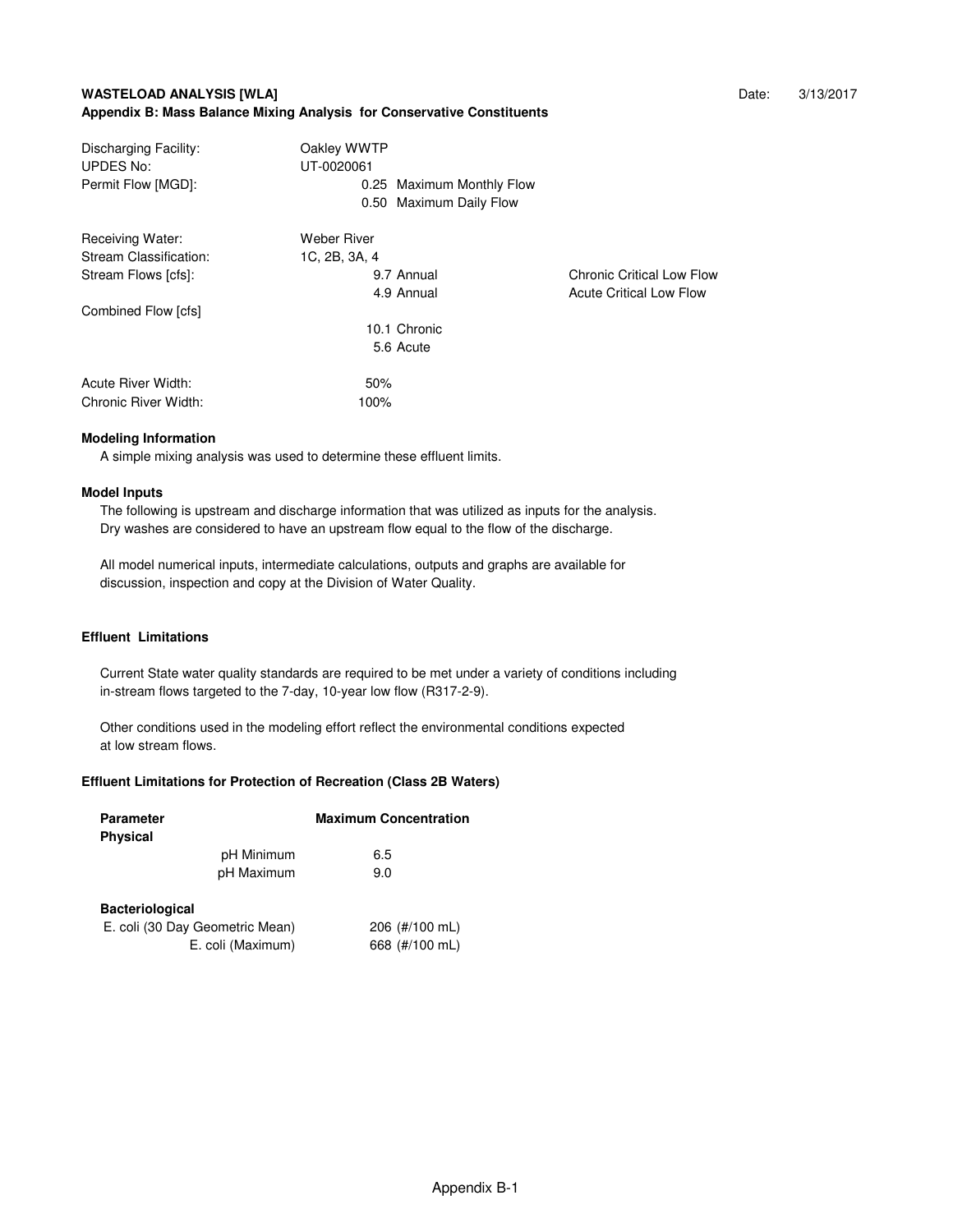### **Effluent Limitations for Protection of Aquatic Wildlife (Class 3A Waters)**

| <b>Parameter</b><br><b>Physical</b> | <b>Maximum Concentration</b> |                                         |                                 |                      |  |
|-------------------------------------|------------------------------|-----------------------------------------|---------------------------------|----------------------|--|
| <b>Inorganics</b>                   |                              | <b>Chronic Standard (4 Day Average)</b> | Acute Standard (1 Hour Average) |                      |  |
|                                     | <b>Standard</b>              | Limit                                   | Standard                        | Limit                |  |
| Phenol                              |                              |                                         | 0.010                           | $0.010$ mg/L         |  |
| Hydrogen Sulfide (Undissociated)    |                              |                                         | 0.002                           | $0.002 \text{ ma/L}$ |  |

#### **Total Recoverable Metals**

|                         |                       | <b>Chronic Standard (4 Day Average)</b> |       |                       | Acute Standard (1 Hour Average) |        |  |
|-------------------------|-----------------------|-----------------------------------------|-------|-----------------------|---------------------------------|--------|--|
| Parameter $(\mu g/L)$   | Standard <sup>1</sup> | Background <sup>2</sup>                 | Limit | Standard <sup>1</sup> | Background <sup>2</sup>         | Limit  |  |
| Aluminum                | N/A <sup>3</sup>      | 35.0                                    | N/A   | 750                   | 35.0                            | 5,233  |  |
| Arsenic                 | 150                   | 1.0                                     | 3,887 | 340                   | 1.0                             | 2,466  |  |
| Cadmium                 | 0.4                   | 0.1                                     | 7.7   | 3.5                   | 0.1                             | 25.0   |  |
| Chromium VI             | 11.0                  | 2.0                                     | 237   | 16.0                  | 2.0                             | 103.8  |  |
| Chromium III            | 129                   | 2.0                                     | 3,320 | 2,704                 | 2.0                             | 19,644 |  |
| Copper                  | 14.2                  | 0.6                                     | 356   | 22.3                  | 0.6                             | 158    |  |
| $C$ yanide $^2$         | 5.2                   | 3.5                                     | 48.7  | 22.0                  | 3.5                             | 138    |  |
| Iron                    |                       |                                         |       | 1,000                 | 19.3                            | 7,149  |  |
| Lead                    | 6.0                   | 0.1                                     | 153   | 153.3                 | 0.1                             | 1,114  |  |
| Mercury <sup>2</sup>    | 0.012                 | 0.008                                   | 0.112 | 2.4                   | 0.008                           | 17.4   |  |
| <b>Nickel</b>           | 79                    | 0.2 <sub>0</sub>                        | 2,062 | 713                   | 0.2                             | 5,182  |  |
| Selenium                | 4.6                   | 1.0                                     | 94.9  | 18.4                  | 1.0                             | 128    |  |
| Silver                  |                       |                                         |       | 8.9                   | 0.5                             | 61.3   |  |
| Tributylin <sup>2</sup> | 0.072                 | 0.048                                   | 0.674 | 0.46                  | 0.048                           | 3.04   |  |
| Zinc                    | 182                   | 10.0                                    | 4,501 | 182                   | 10.0                            | 1,262  |  |

1: Based upon a Hardness of 164 mg/l as CaCO3

2: Background concentration assumed 67% of chronic standard

3: Where the pH is equal to or greater than 7.0 and the hardness is equal to or greater than 50 ppm as CaC0 $_3$  in the receiving water after mixing, the 87 ug/L chronic criterion (expressed as total recoverable) will not apply, and aluminum will be regulated based on compliance with the 750 ug/L acute aluminum criterion (expressed as total recoverable).

#### **Organics [Pesticides]**

|                         | <b>Chronic Standard (4 Day Average)</b> |                   |        |                 | <b>Acute Standard (1 Hour Average)</b> |       |  |
|-------------------------|-----------------------------------------|-------------------|--------|-----------------|----------------------------------------|-------|--|
| Parameter $(\mu g/L)$   | <b>Standard</b>                         | <b>Background</b> | Limit  | <b>Standard</b> | <b>Background</b>                      | Limit |  |
| Aldrin                  |                                         |                   |        | 1.5             | 1.000                                  | 4.6   |  |
| Chlordane               | 0.0043                                  | 0.0029            | 0.0402 | 1.2             | 0.003                                  | 8.7   |  |
| DDT, DDE                | 0.001                                   | 0.0007            | 0.0094 | 0.55            | 0.001                                  | 3.99  |  |
| Diazinon                | 0.17                                    | 0.1133            | 1.59   | 0.17            | 0.113                                  | 0.53  |  |
| <b>Dieldrin</b>         | 0.0056                                  | 0.0037            | 0.0524 | 0.24            | 0.004                                  | 1.72  |  |
| Endosulfan, a & b       | 0.056                                   | 0.0373            | 0.524  | 0.11            | 0.037                                  | 0.57  |  |
| Endrin                  | 0.036                                   | 0.0240            | 0.337  | 0.086           | 0.024                                  | 0.475 |  |
| Heptachlor & H. epoxide | 0.0038                                  | 0.0025            | 0.0356 | 0.26            | 0.003                                  | 1.87  |  |
| Lindane                 | 0.08                                    | 0.0533            | 0.75   | 1.0             | 0.053                                  | 6.9   |  |
| Methoxychlor            |                                         |                   |        | 0.03            | 0.020                                  | 0.09  |  |
| Mirex                   |                                         |                   |        | 0.001           | 0.001                                  | 0.003 |  |
| Nonylphenol             | 6.6                                     | 4.4               | 61.8   | 28.0            | 4.4                                    | 176.0 |  |
| Parathion               | 0.0130                                  | 0.0087            | 0.1217 | 0.066           | 0.009                                  | 0.425 |  |
| PCB's                   | 0.014                                   | 0.0093            | 0.131  |                 |                                        |       |  |
| Pentachlorophenol       | 15.00                                   | 10                | 140.4  | 19.0            | 10.0                                   | 75.4  |  |
| Toxephene               | 0.0002                                  | 0.0001            | 0.0019 | 0.73            | 0.0001                                 | 5.31  |  |